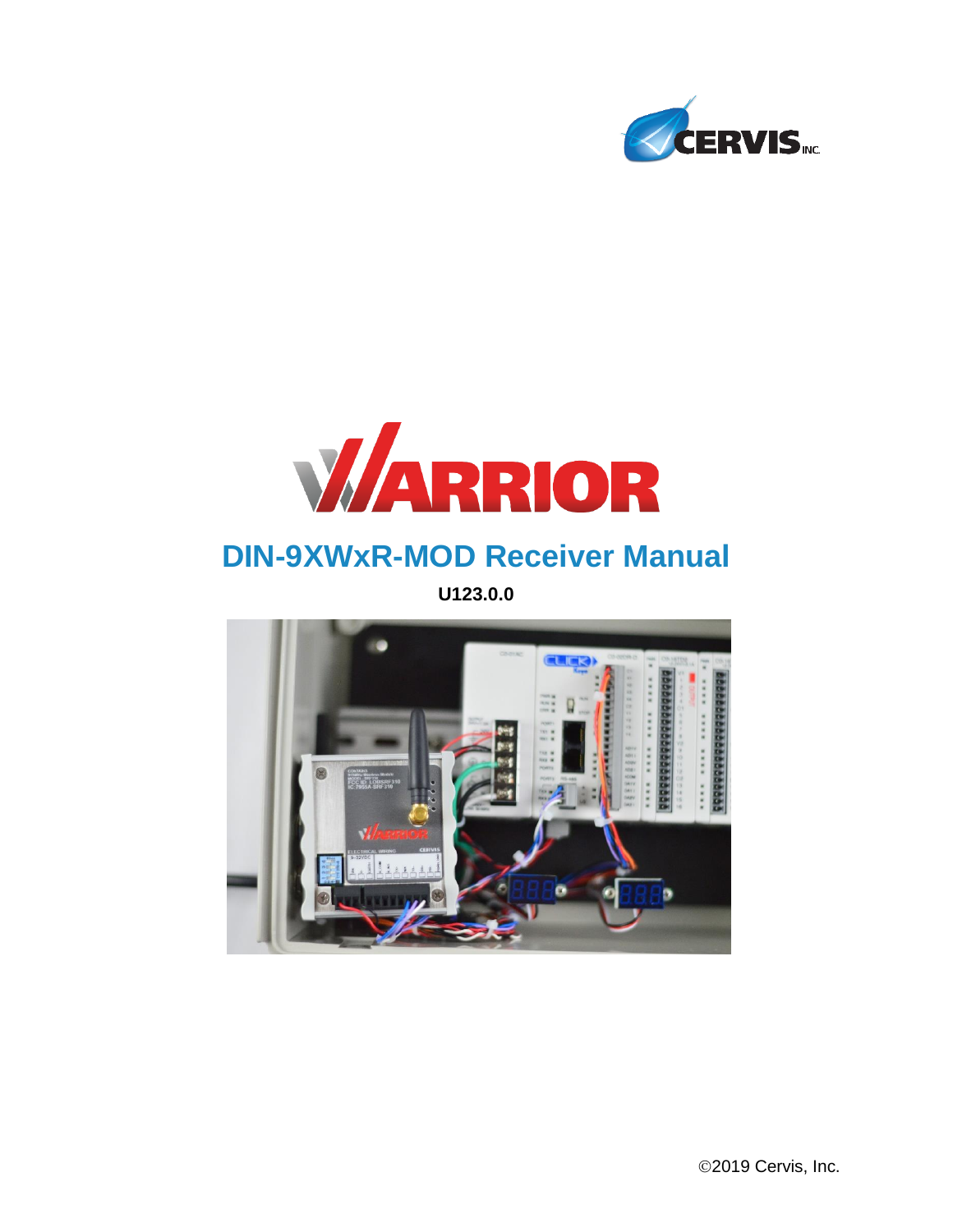**This document is the property of Cervis, Inc. and cannot be copied, modified, e-mailed, or reproduced without the express prior written consent of Cervis, Inc.**

**Cervis, Inc. reserves the right to change this manual or edit, delete, or modify any information without prior notification.**

#### **FCC Statements**

**15.19 – Two Part Warning**

- **This device complies with Part 15 of the FCC rules. Operation is subject to the following two conditions:**
	- **(1) This device may not cause harmful interference and** 
		- **(2) This device must accept any interference received, including interference that may cause undesired operation.**

#### **15.21 – Unauthorized Modification**

**NOTICE: The manufacturer is not responsible for any unauthorized modifications to this equipment made by the user. Such modifications could void the user's authority to operate the equipment.**

#### **15.105(b) – Note:**

**This equipment has been tested and found to comply with the limits for a Class B digital device, pursuant to Part 15 of the FCC Rules. These**  limits are designed to provide reasonable protection against harmful interference in a residential installation. This equipment generates, uses and<br>can radiate radio frequency energy and, if not installed and used in accor **communications. However, there is no guarantee that interference will not occur in a particular installation. If this equipment does cause harmful interference to radio or television reception, which can be determined by turning the equipment off and on, the user is encouraged to try to correct the interference by one or more of the following measures:**

- **Reorient or relocate the receiving antenna.**
- **Increase the separation between the equipment and receiver.**
- **Connect the equipment into an outlet on a circuit different from that to which the receiver is connected.**

#### **Industry Canada Statement**

This device complies with Canadian RSS-210.

The installer of this radio equipment must ensure that the antenna is located or pointed such that it does not emit RF field in excess of Health Canada limits for the general population; consult Safety Code 6, obtainable from Health Canada's website *https://www.canada.ca/en/healthcanada/services/environmental-workplace-health/reports-publications/radiation/safety-code-6-health-canada-radiofrequency-exposure-guidelinesenvironmental-workplace-health-health-canada.html.*

*Le appareil est conforme à la norme CNR-210 d'Industrie Canada.*

Le programme d'installation de cet équipement radio doit s'assurer que l'antenne est située ou fait telle qu'elle n'émet pas de champ RF dépassant les *limites de Santé Canada pour la population générale ; consulter le Code de sécurité 6, disponible auprès de Santé Canada site Web https://www.canada.ca/en/health-canada/services/environmental-workplace-health/reports-publications/radiation/safety-code-6-health-canadaradiofrequency-exposure-guidelines-environmental-workplace-health-health-canada.html.*

#### **Industry Canada Statement**

This device complies with Industry Canada licence-exempt RSS standard(s). Operation is subject to the following two conditions: (1) this device may not cause interference, and (2) this device must accept any interference, including interference that may cause undesired operation of the device.

*Le présent appareil est conforme aux CNR d'Industrie Canada applicables aux appareils radio exempts de licence. L'exploitation est autorisée aux deux*  conditions suivantes : (1) l'appareil ne doit pas produire de brouillage, et (2) l'utilisateur de l'appareil doit accepter tout brouillage radioélectrique subi, même<br>si le brouillage est susceptible d'en compromettre le fo

#### **IC Unlicensed Devices EIRP Statements for Removable Antennas**

**Part 1: Under Industry Canada regulations, this radio transmitter may only operate using an antenna of a type and maximum (or lesser) gain**  approved for the transmitter by Industry Canada. To reduce potential radio interference to other users, the antenna type and its gain should be so<br>chosen that the equivalent isotropically radiated power (EIRP) is not more

*Conformément à la réglementation d'Industrie Canada, le présent émetteur radio peut fonctionner avec une antenne d'un type et d'un gain maximal (ou*  inférieur) approuvé pour l'émetteur par Industrie Canada. Dans le but de réduire les risques de brouillage radioélectrique à l'intention des autres utilisateurs,<br>il faut choisir le type d'antenne et son gain de sorte que l *l'établissement d'une communication satisfaisante.*

Part 2: This radio transmitter (LOBSRF-310) has been approved by Industry Canada to operate with the antenna type listed below with the<br>maximum permissible gain and required antenna impedance for each antenna type indicate **gain greater than the maximum gain indicated for that type, are strictly prohibited for use with this device.**

Le présent émetteur radio (LOBSRF-310) a été approuvé par Industrie Canada pour fonctionner avec les types d'antenne énumérés ci-dessous et ayant un<br>gain admissible maximal et l'impédance requise pour chaque type d'antenne *au gain maximal indiqué, sont strictement interdits pour l'exploitation de l'émetteur.*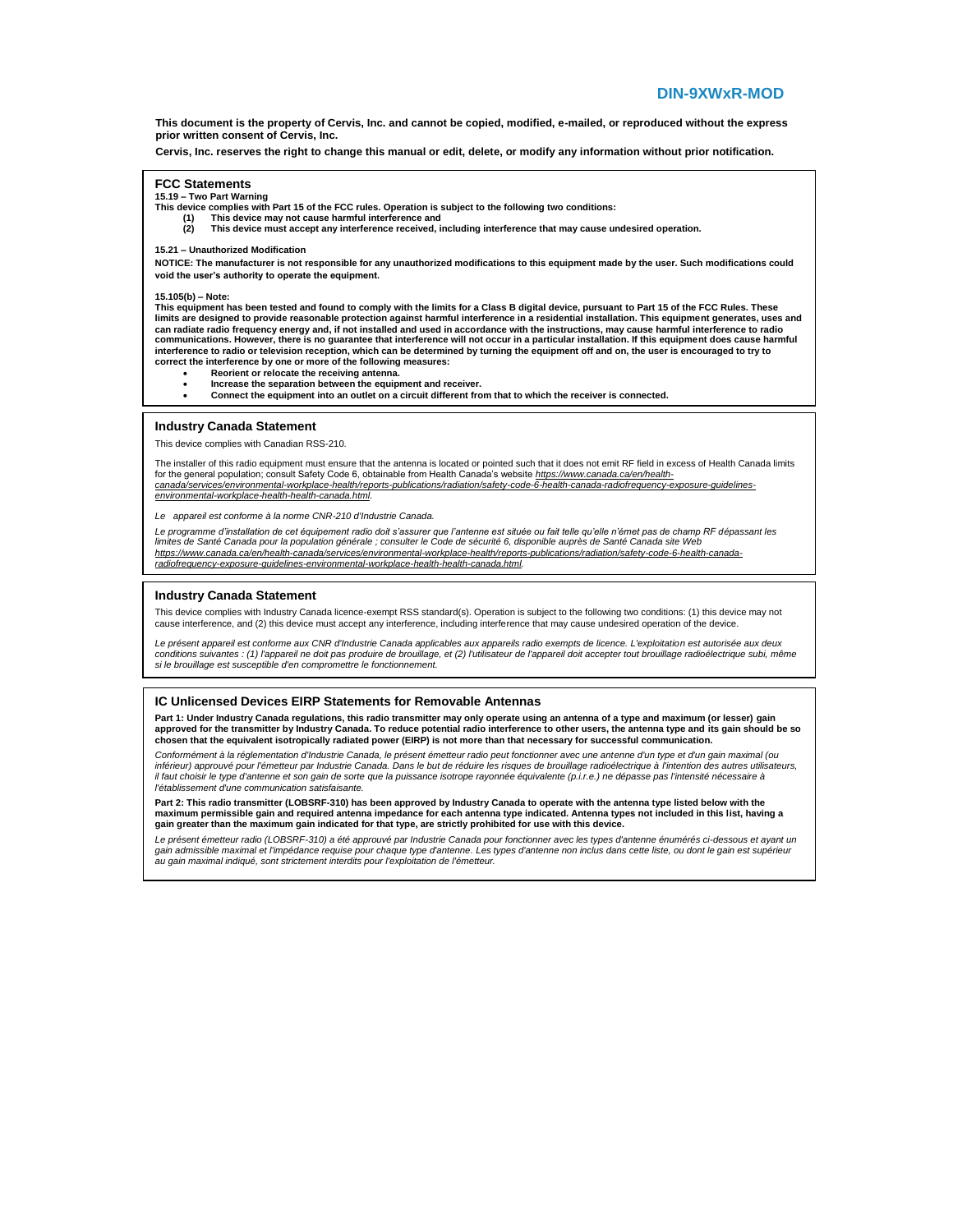## <span id="page-2-0"></span>**Table of Contents**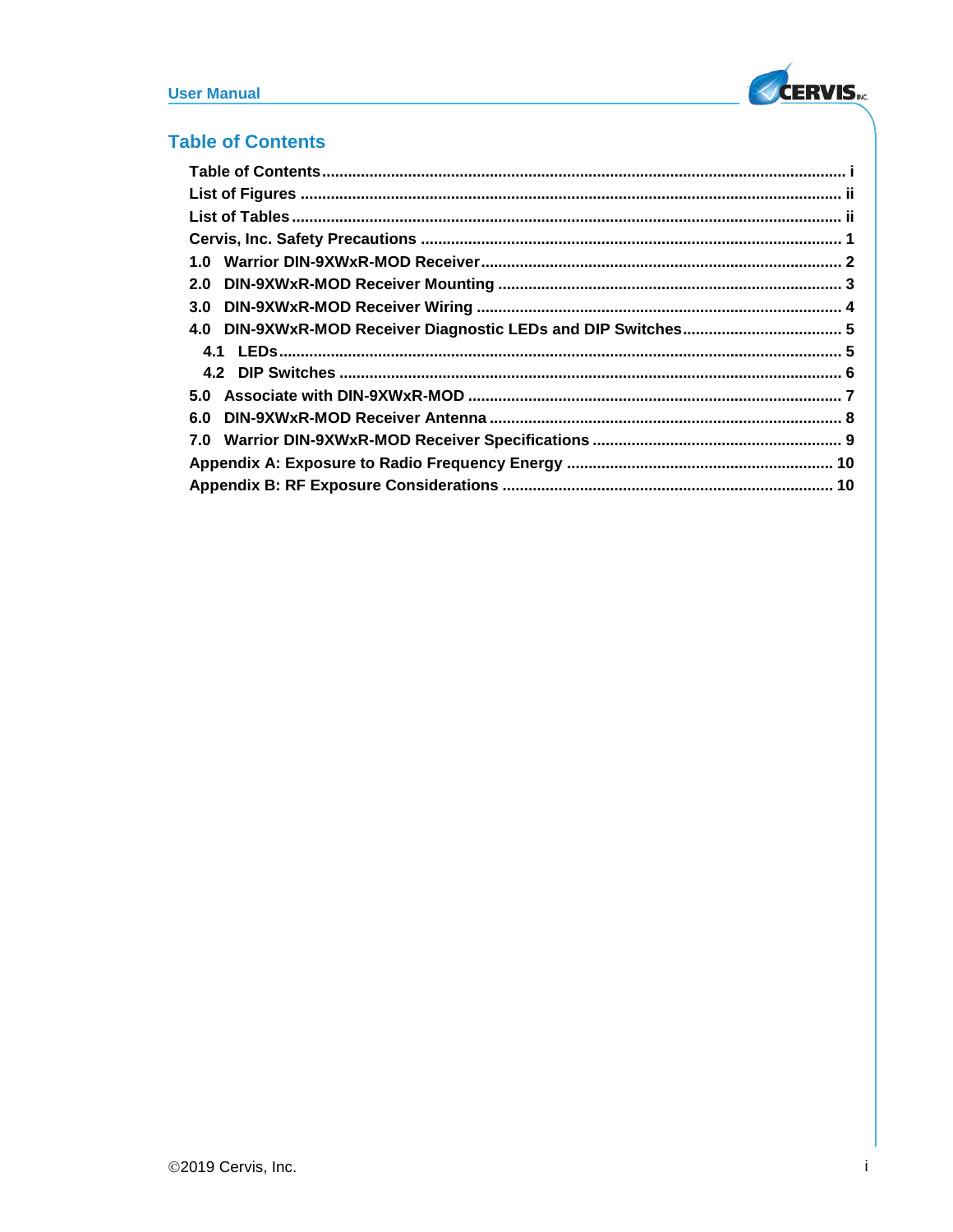

# <span id="page-3-0"></span>**List of Figures**

| Figure 1. Warrior DIN-9XWxR-MOD Receiver and 900MHz External Antenna |  |
|----------------------------------------------------------------------|--|
|                                                                      |  |
|                                                                      |  |
|                                                                      |  |
|                                                                      |  |
|                                                                      |  |

## <span id="page-3-1"></span>**List of Tables**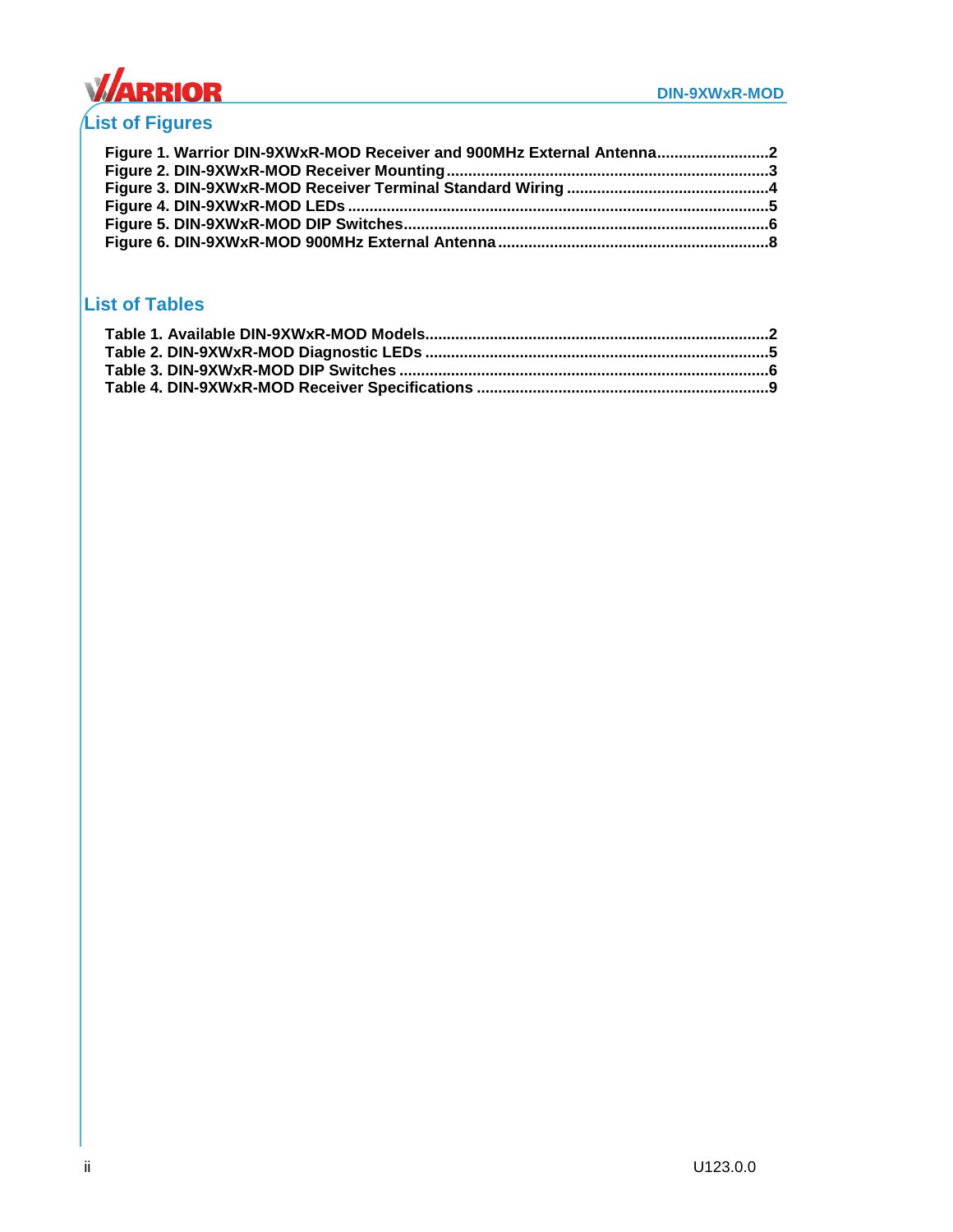

## <span id="page-4-0"></span>*Cervis, Inc. Safety Precautions*

- ✓ *Read and follow all instructions.*
- ✓ *Failure to abide by Safety Precautions may result in equipment failure, loss of authority to operate the equipment, and personal injury.*
- Use and maintain proper wiring. Follow equipment manufacturer instructions. *Improper, loose, and frayed wiring can cause system failure, equipment damage, and intermittent operation.*
- ✓ *Changes or modifications made to equipment not expressly approved by the manufacturer will void the warranty.*
- ✓ *Equipment owner/operators must abide by all applicable Federal, State, and Local*  laws concerning equipment installation and operation. Failure to comply could result *in penalties and could void user authority to operate the equipment.*
- Make sure that the machinery and surrounding area is clear before operating. Do not *activate the remote control system until certain that it is safe to do so.*
- ✓ *Turn off the handheld remote transmitter and disconnect power from the receiver before attempting any maintenance. This will prevent accidental operation of the controlled machinery.*
- ✓ *Use a damp cloth to keep units clean. Remove mud, concrete, dirt, etc. after use to prevent obstructing or clogging the buttons, levers, wiring, and switches.*
- ✓ *Do not allow liquid to enter the handheld transmitter or receiver enclosures. Do not use high-pressure equipment to clean the handheld remote transmitter or receiver. Water can damage the internal circuitry.*
- ✓ *Disconnect the radio receiver before welding on the machine. Failure to disconnect the receiver unit may result in destruction of or damage to the receiver.*
- ✓ *Operate and store units only within the specified operation and storage temperatures defined in this document's specifications.*
- ✓ *Keep high-energy radio frequency (RF) devices away from handheld remotes. Activating high-power communication radios, for instance, in close proximity to handheld remotes can cause interference and "false" circuit activation.*
- ✓ *Do not key two-way radios while using the handheld remote transmitter.*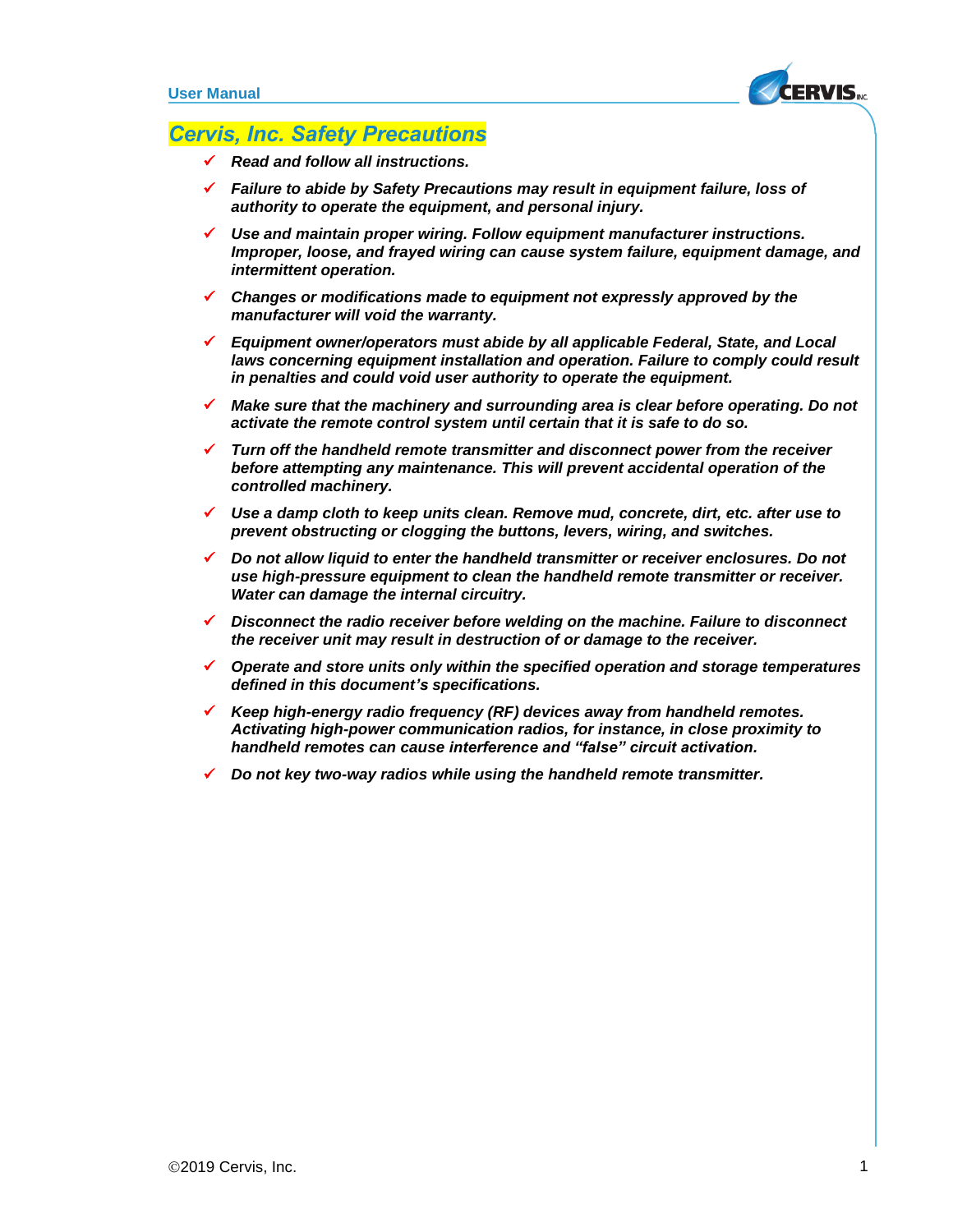

# <span id="page-5-0"></span>**1.0 Warrior DIN-9XWxR-MOD Receiver**

The Warrior DIN-9XWxR-MOD is a low cost, DIN-rail-mounted wireless receiver designed to transmit operational commands to programmable logic controllers (PLCs) mounted on machinery. It runs an application that allows users to access specific registers to process transmitter/system information. This allows system integrators to freely develop PLC application software.

The bi-directional radio is available in FCC/IC license-free 900 MHz for maximum flexibility. The DIN-9XWxR-MOD accepts control commands from the complete line of Warrior handheld transmitters as part of a system.



*Figure 1. Warrior DIN-9XWxR-MOD Receiver and 900MHz External Antenna*

## <span id="page-5-1"></span>**Warrior DIN-9XWxR-MOD Features**

- **RS-485/RS-422 MODBUS Interface**
- **Compact; Designed to IP40 Standards**
- **900 MHz or 450 MHz @ 100 mW; No License Required for Operation**
- **Designed to ICS 8 NEMA Crane Specification**
- **External Antenna**
- **Mountable to 35-mm DIN Rails**

### <span id="page-5-2"></span>*Table 1. Available DIN-9XWxR-MOD Models*

| <b>Model Number</b> | <b>Part Number</b> | Number of Relays |
|---------------------|--------------------|------------------|
| DIN-9XW0R-MOD       | 19005501           | None             |
| DIN-9XW1R-MOD       | 19005502           | Single           |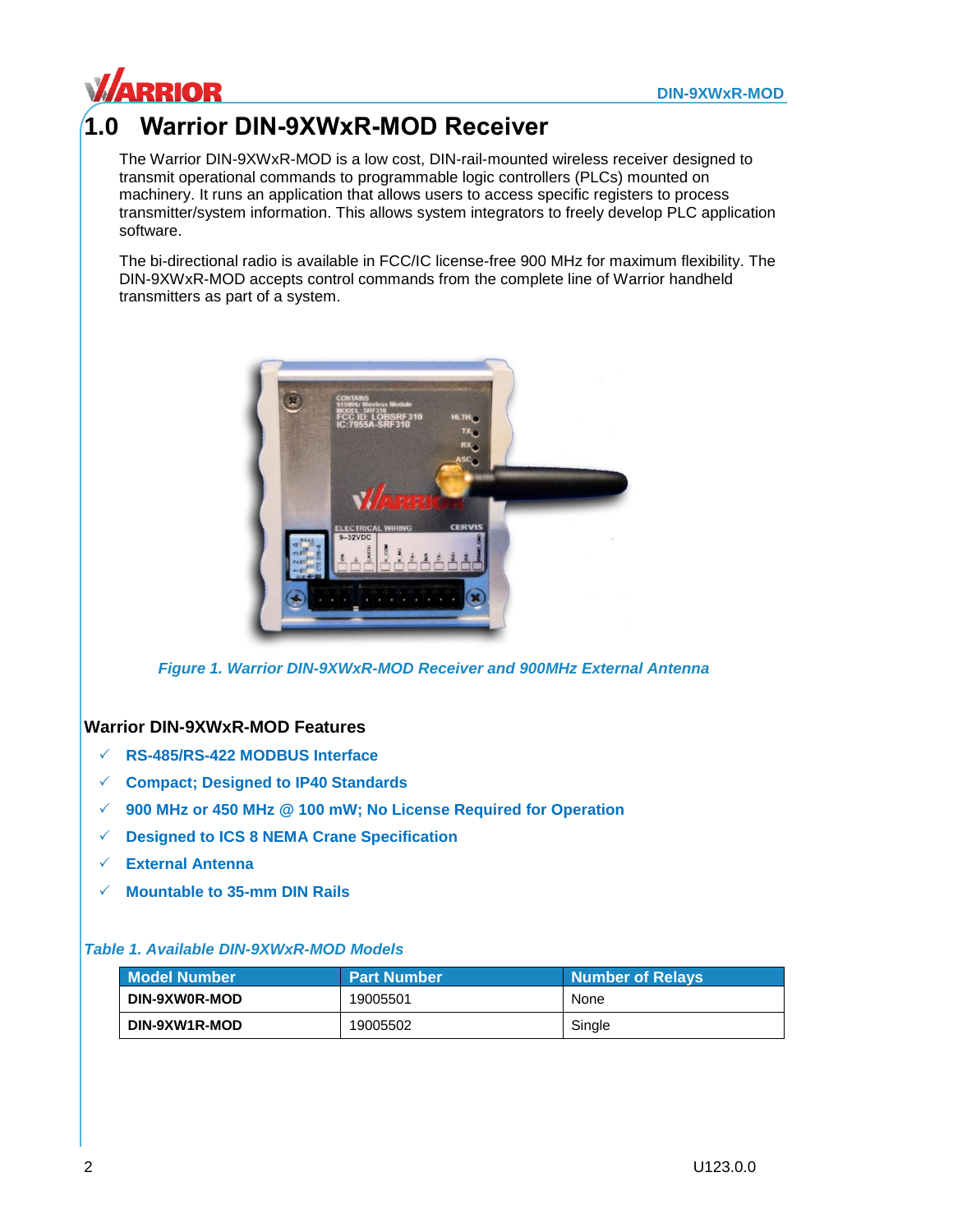

# <span id="page-6-0"></span>**2.0 DIN-9XWxR-MOD Receiver Mounting**

The DIN-9XWxR-MOD can be mounted to 35-mm DIN rails using the connector that attaches to the module's end caps. [Figure 2](#page-6-1) illustrates the mounting bracket (circled) and the end caps (arrows).

<span id="page-6-1"></span>

*Figure 2. DIN-9XWxR-MOD Receiver Mounting*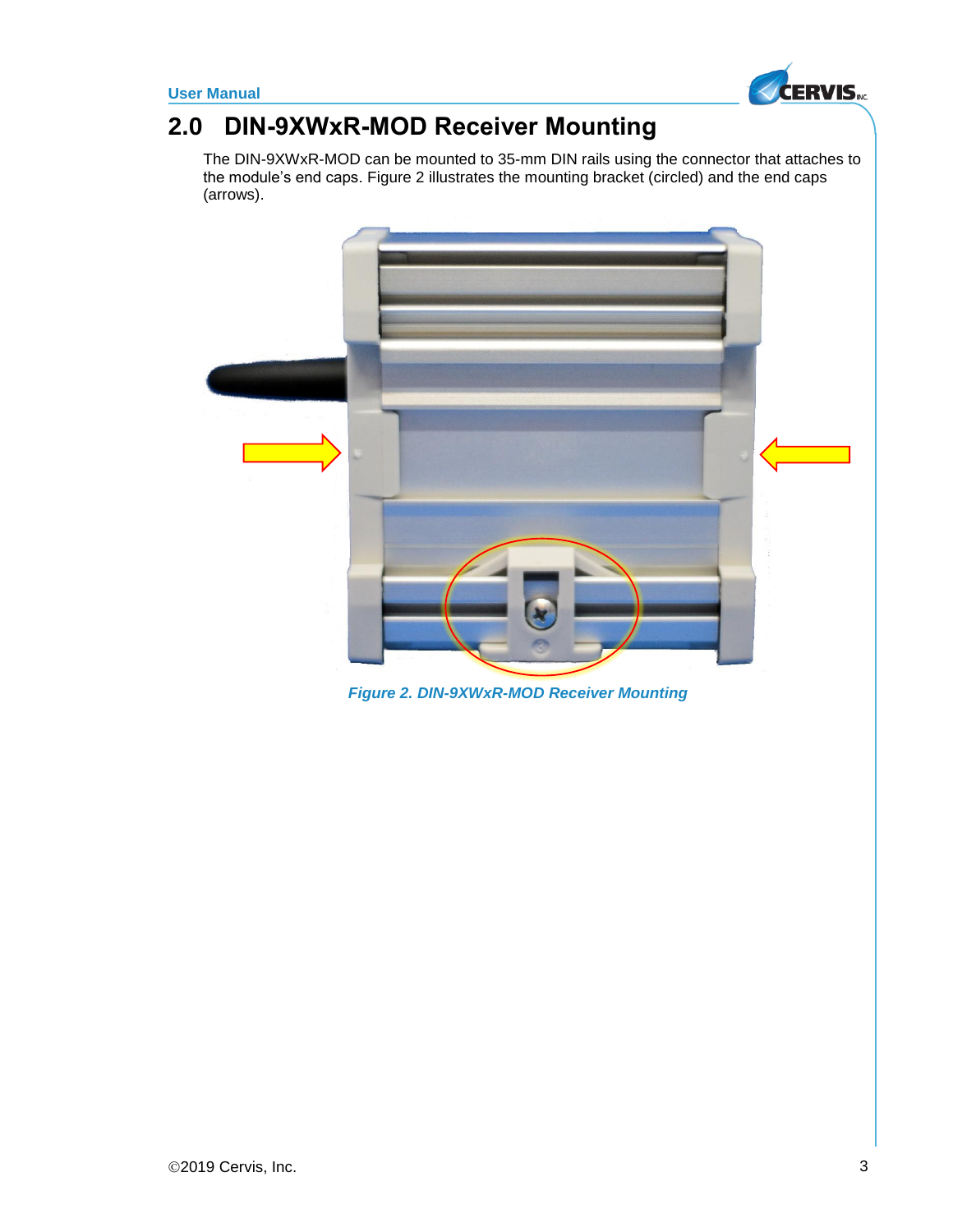

# <span id="page-7-0"></span>**3.0 DIN-9XWxR-MOD Receiver Wiring**

[Figure 3](#page-7-1) illustrates which of the bundled wiring harness wires connect to particular screw terminals.

*Note: Flying leads that are not connected on the job site either must be insulated at the wire end or the wire must be disconnected from the appropriate terminal.*



<span id="page-7-1"></span>*Figure 3. DIN-9XWxR-MOD Receiver Terminal Standard Wiring*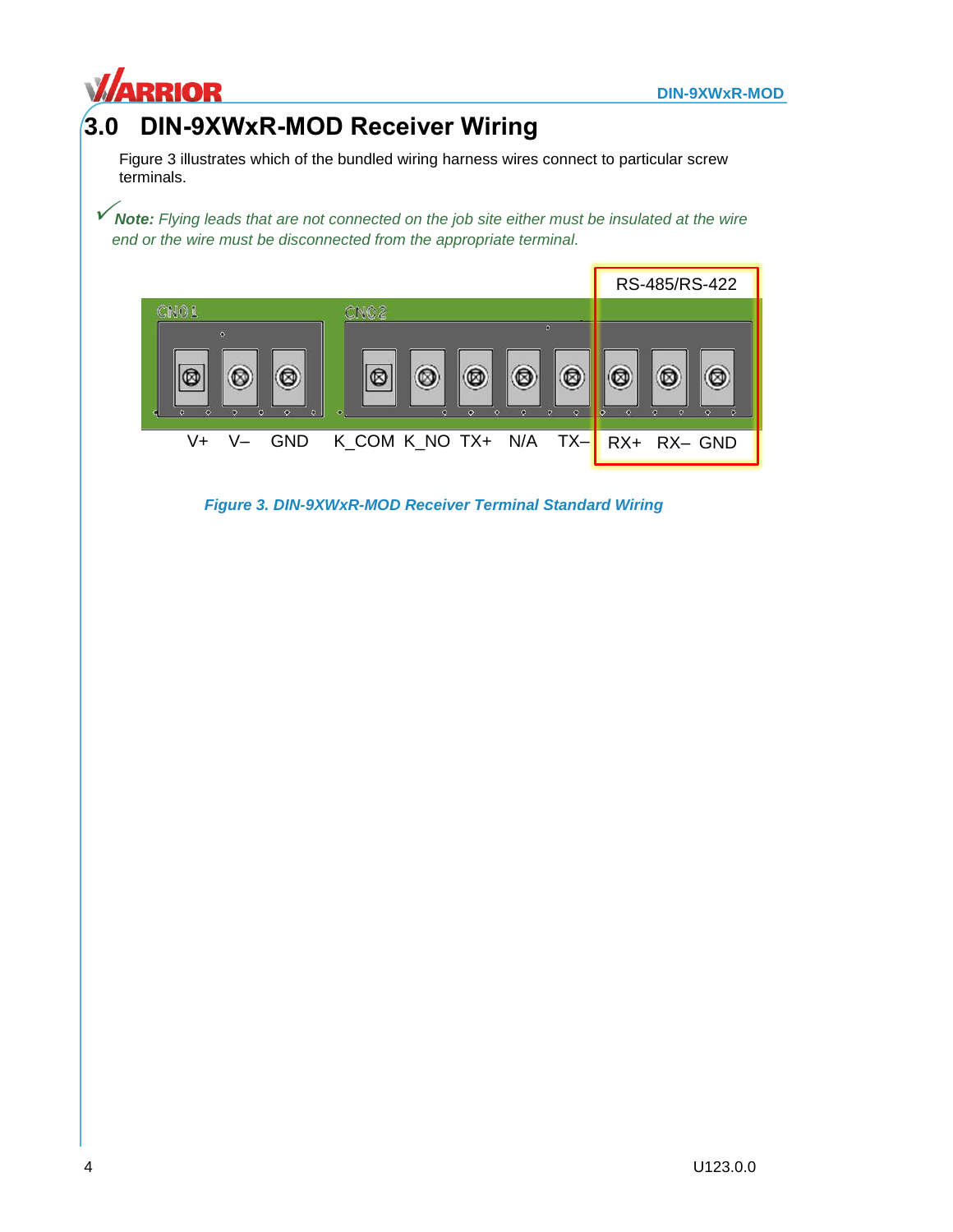

## <span id="page-8-0"></span>**4.0 DIN-9XWxR-MOD Receiver Diagnostic LEDs and DIP Switches**

## <span id="page-8-1"></span>**4.1 LEDs**

The DIN-9XWxR-MOD receiver has four board-mounted system status LEDs that can be used as diagnostics tools to verify operation. Removing the DIN-9XWxR-MOD faceplate allows access to the LEDs. These LEDs (shown in [Figure 4\)](#page-8-2) are LED 1=Health; LED 2=TX; LED 3=RX and LED 4=Association. See [Table 2.](#page-8-3)



### *Figure 4. DIN-9XWxR-MOD LEDs*

### <span id="page-8-3"></span><span id="page-8-2"></span>*Table 2. DIN-9XWxR-MOD Diagnostic LEDs*

| <b>LED</b>   | <b>Name</b>       | <b>LED State</b> | <b>Description</b>                                                             |
|--------------|-------------------|------------------|--------------------------------------------------------------------------------|
|              | Health            | <b>Blinking</b>  | Unit OK, normal processor operation                                            |
| $\mathbf{2}$ | TX.<br>(Transmit) | Flashing         | Indicates radio frequency (RF) messages sent to handheld<br>remote transmitter |
| 3            | RX.<br>(Receive)  | Flashing         | Indicates RF messages received from handheld                                   |
| 4            | Association       | <b>Blinking</b>  | Used during association with a Warrior transmitter                             |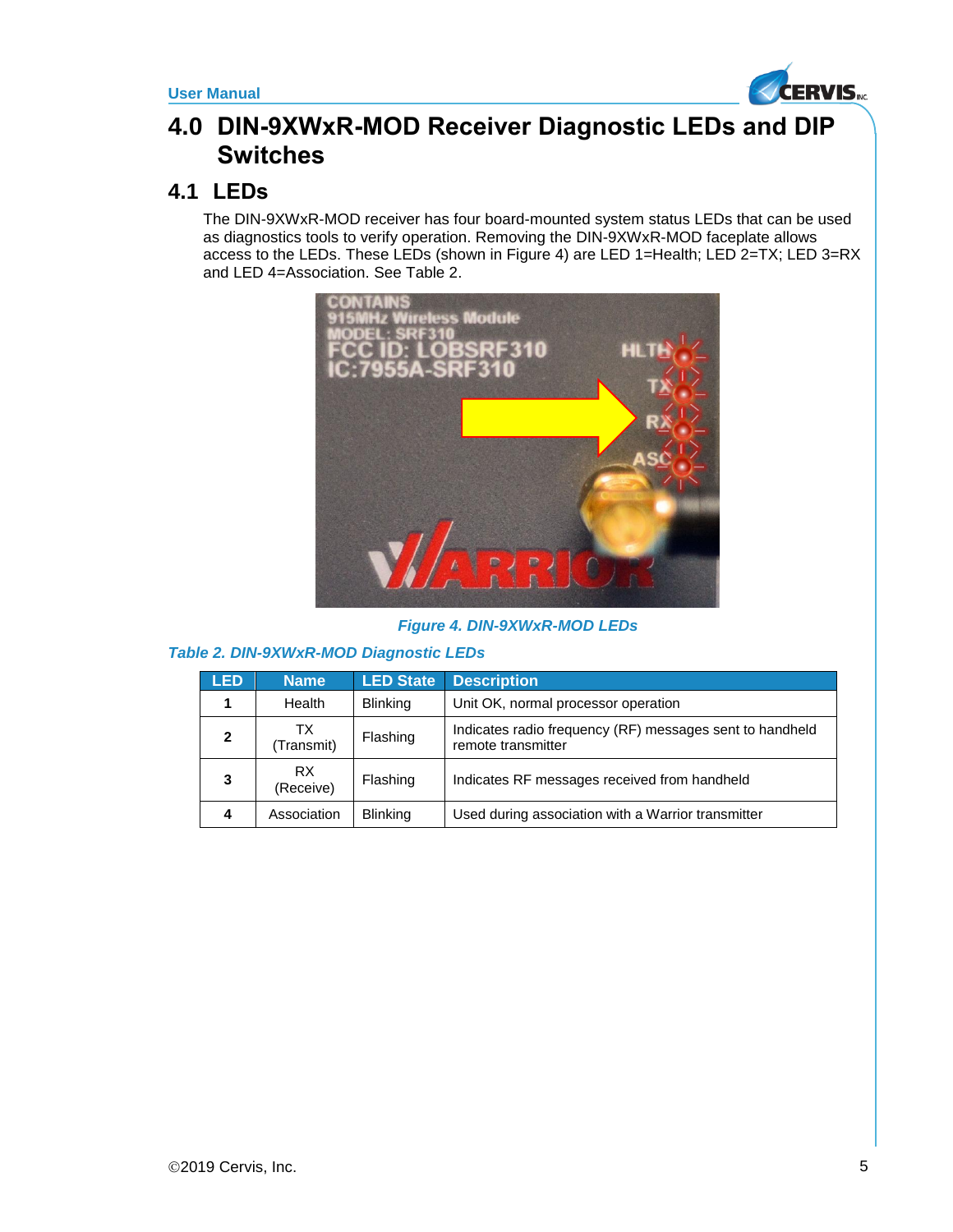

## <span id="page-9-0"></span>**4.2 DIP Switches**

The Warrior DIN-9XWxR-MOD features four DIP switches to control the module's functions. [Table 3](#page-9-2) lists each switch's functionality.



*Figure 5. DIN-9XWxR-MOD DIP Switches*

### <span id="page-9-2"></span><span id="page-9-1"></span>*Table 3. DIN-9XWxR-MOD DIP Switches*

| <b>Switch</b> | <b>Function</b> | <b>Description</b>                                                                                |
|---------------|-----------------|---------------------------------------------------------------------------------------------------|
| 1             | Power           | On (Left) – Relay controlled by master device<br>Off (Right) - Relay closed when link established |
| $\mathbf{2}$  | N/A             | Undefined                                                                                         |
| 3             | N/A             | Undefined                                                                                         |
| 4             | Association     | On (Left) - Association enabled<br>Off (Right) - Association disabled                             |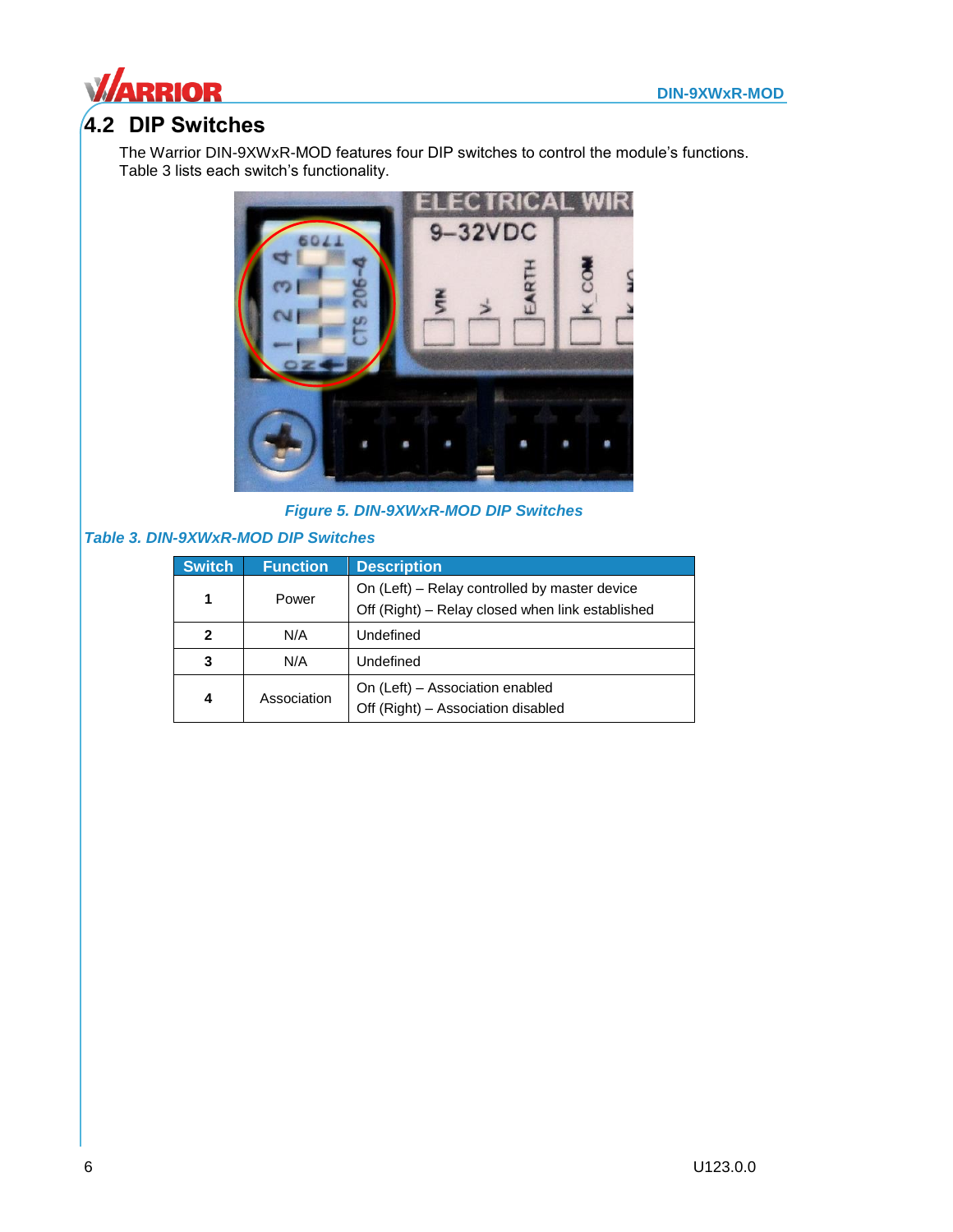

# <span id="page-10-0"></span>**5.0 Associate with DIN-9XWxR-MOD**

The Associate process is used when necessary to establish or re-establish the communication link with the DIN-9XWxR-MOD receiver. The association process varies depending on the type of Warrior remote control device you have. Consult your specific remote's user manual for its association process.

*Note: DIN-9XWxR-MOD association can only occur during the first two minutes following unit power-up. If you exceed this two-minute window of opportunity before attempting to Associate with the handheld transmitter, the attempt will be rejected, and the DIN-9XWxR-MOD must be powered off and then turned on again, allowing for the two-minute window to reactivate.*

*Note: <sup>A</sup> receiver that is in use with another handheld transmitter cannot be associated.*

1. Turn the DIN-9XWxR-MOD on by flipping DIP switch 1 (Power) to the **ON** position (Left).



2. Put the DIN-9XWxR-MOD into association mode by flipping DIP switch 4 (Association) to the **ON** position (Left).



The ASC LED flashes, indicating that the module is in Association mode.



- 3. Follow your specific remote's association steps.
- 4. Association is successful when all four LEDs on the DIN-9XWxR-MOD flash.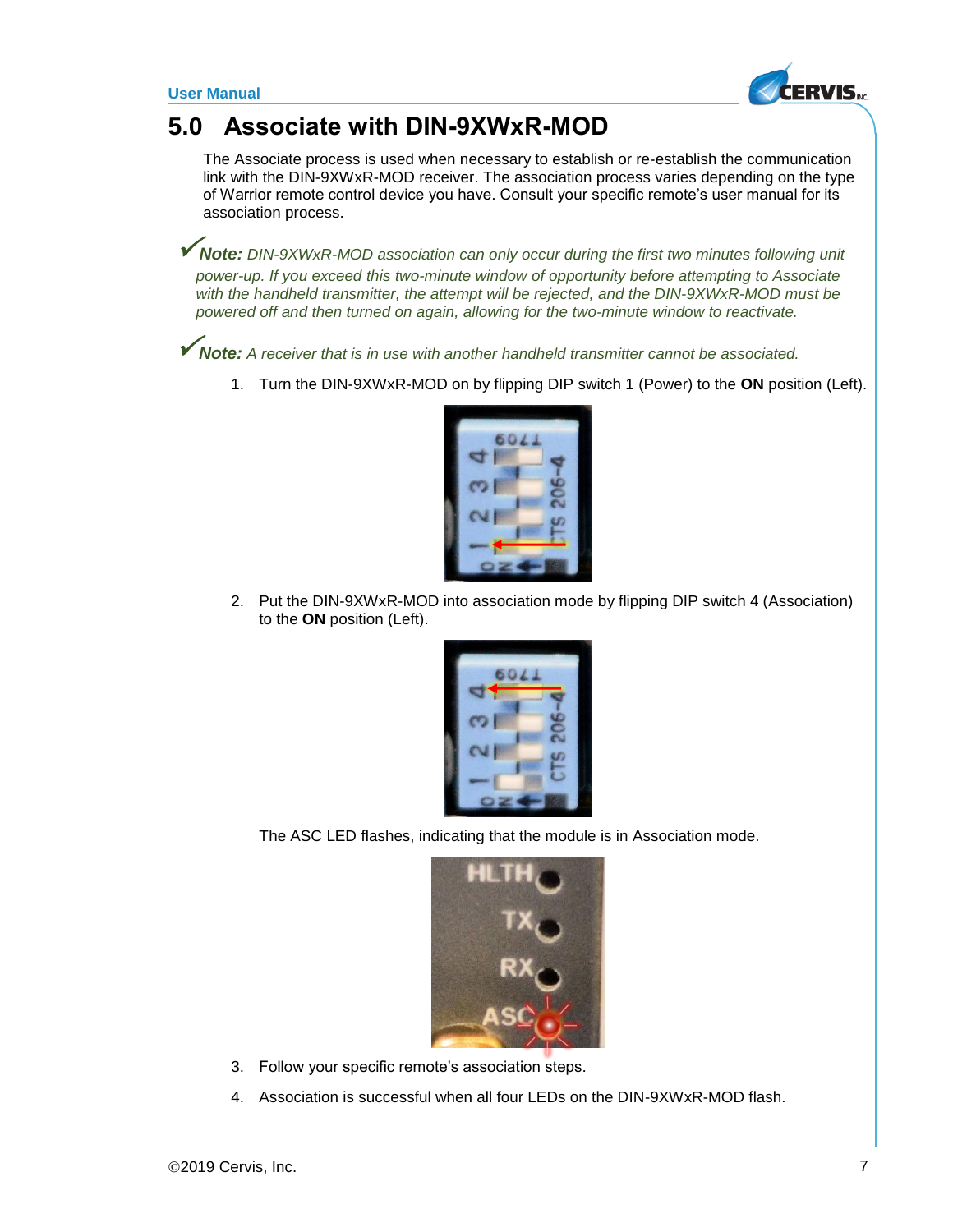

# <span id="page-11-0"></span>**6.0 DIN-9XWxR-MOD Receiver Antenna**

The DIN-9XWxR-MOD comes with a 915 MHz right angle external antenna (BB3-08) that attaches to the receiver via its built-in 902–928 MHz RP-SMA connector mount.



*Figure 6. DIN-9XWxR-MOD 900MHz External Antenna*

<span id="page-11-1"></span>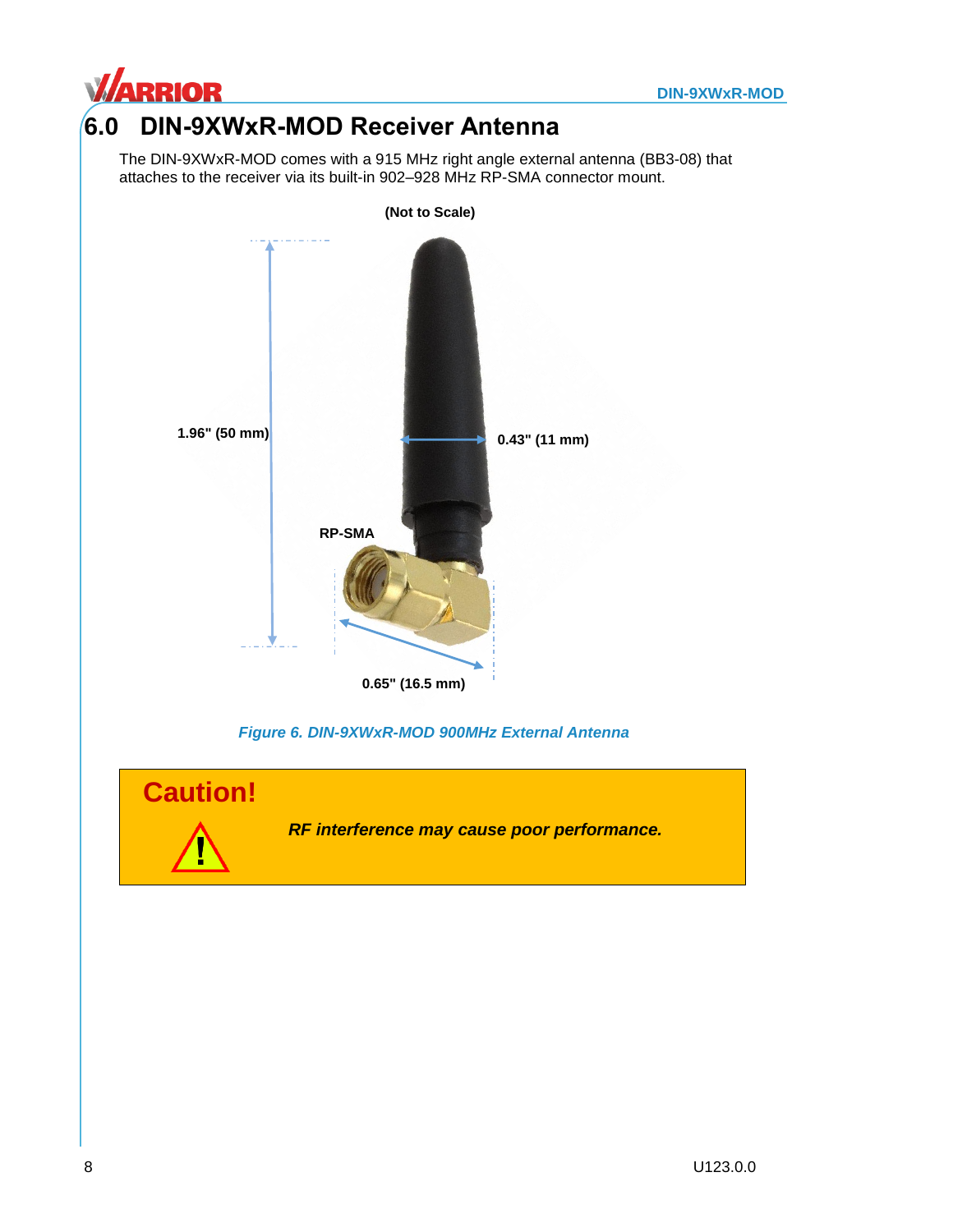

# <span id="page-12-0"></span>**7.0 Warrior DIN-9XWxR-MOD Receiver Specifications**

## <span id="page-12-1"></span>*Table 4. DIN-9XWxR-MOD Receiver Specifications*

| <b>Item</b>             | <b>Description</b>    |                                                                                                  |
|-------------------------|-----------------------|--------------------------------------------------------------------------------------------------|
| <b>Power</b>            | $V_{\rm in}$          | 9 to 36 VDC                                                                                      |
| <b>Environment</b>      | <b>Operating Temp</b> | $-13$ °F to 158 °F (-25 °C to 70 °C)                                                             |
|                         | <b>Storage Temp</b>   | $-40$ °F to 176 °F ( $-40$ °C to 80 °C)                                                          |
|                         | <b>Humidity</b>       | 0-95% non-condensing                                                                             |
| Radio                   | <b>Frequency</b>      | 906-924 MHz @ 100mW                                                                              |
|                         | License               | None required, license-free                                                                      |
|                         | <b>Modulation</b>     | Channel-Hopping Direct Sequence Spread<br>Spectrum (CH DSSS)                                     |
|                         | Antenna               | External (RP-SMA)                                                                                |
| <b>Enclosure</b>        | <b>Material</b>       | Aluminum                                                                                         |
|                         | <b>Faceplate</b>      | <b>Stainless Steel</b>                                                                           |
|                         | <b>End Caps</b>       | Polyamide                                                                                        |
|                         | <b>DIN Rail size</b>  | 35 mm                                                                                            |
|                         | <b>Dimensions</b>     | Inches: 2.96 x 2.81 x 1.25                                                                       |
|                         |                       | mm: 75.06 x 71.48 x 31.75                                                                        |
|                         | Weight                | $0.5$ lb. (                                                                                      |
| <b>Indicators (Red)</b> | <b>HLTH</b>           | Health<br>$-$ Blinks 1x/sec when OK                                                              |
|                         | ТX                    | Transmit<br>- Flashing when transmitting                                                         |
|                         | <b>RX</b>             | Receive<br>- Flashing when receiving                                                             |
|                         | <b>ASC</b>            | Association - Used during association                                                            |
| <b>DIP Switches</b>     | 1                     | On/Left<br>- Relay controlled by master device<br>Off/Right - Relay closed when link established |
|                         | $\mathbf{2}$          | Undefined                                                                                        |
|                         | 3                     | Undefined                                                                                        |
|                         | 4                     | On/Left<br>- Association Enabled<br>Off/Right - Association Disabled                             |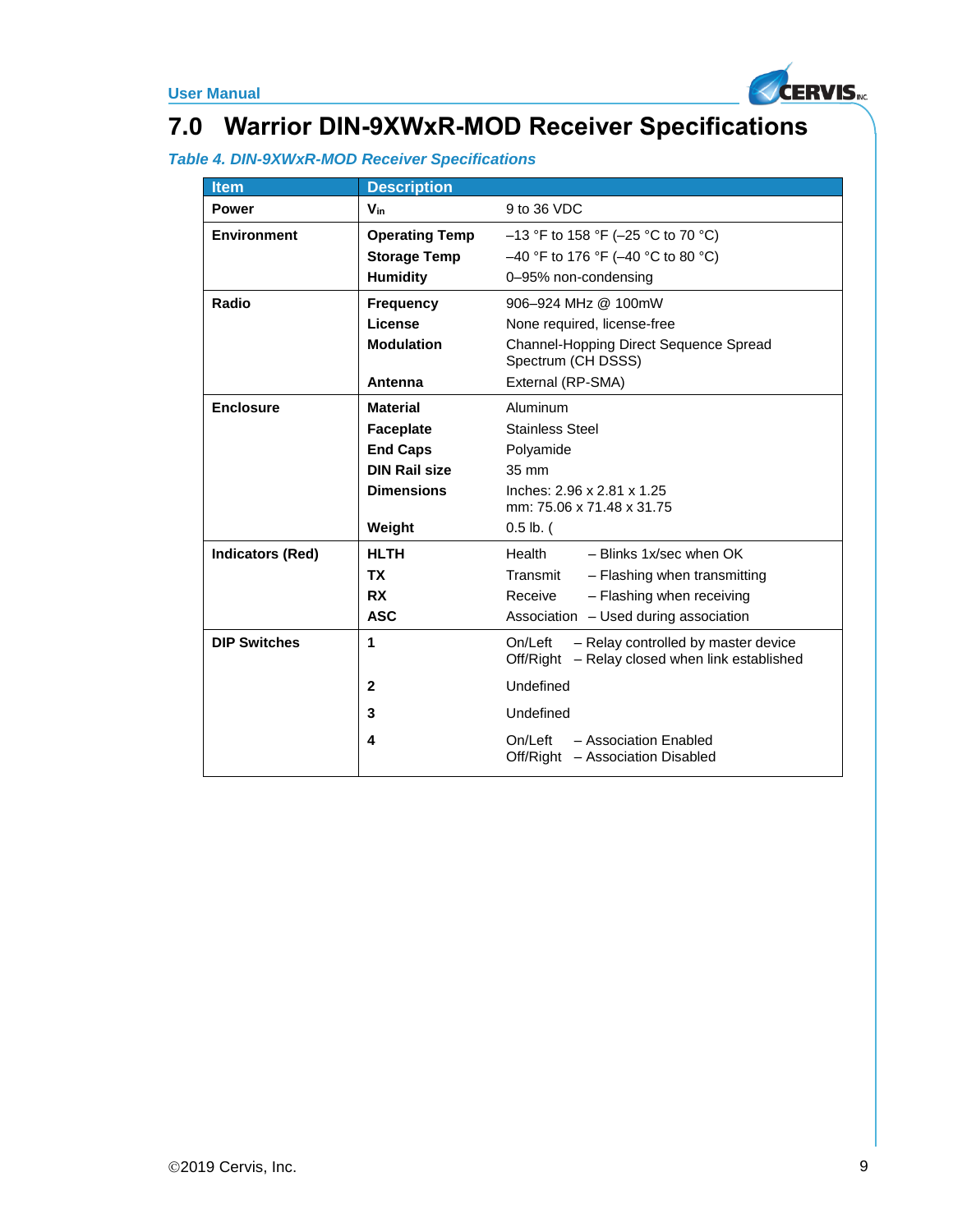

## <span id="page-13-0"></span>**Appendix A: Exposure to Radio Frequency Energy**

Warrior handheld remote transmitter units and receivers contain radio transceivers. When active, a handheld remote sends out radio frequency (RF) energy through its internal antenna. The Warrior handheld remote complies with limits set by the United States Federal Communications Commission (FCC) for operating distance from human tissue.

## <span id="page-13-1"></span>**Appendix B: RF Exposure Considerations**

The radio module may be used in a variety of host applications that fall into two general categories:

- 1. **Mobile applications:** Any operating locations that are **not** on a human body. In mobile applications, the host application is typically fixed to mobile equipment, with either an internal or external antenna.
- 2. **Portable applications:** Those where the transmitting equipment **is** located on the hand, arm, or other part of the human body. In portable applications, the equipment is typically held in the hand of an operator or affixed to either a belt or harness on the torso.

Equipment containing the radio module was evaluated for RF exposure hazards by two approaches:

- 1. Maximum Permissible Exposure (MPE) for mobile applications
- 2. Specific Absorption Rate (SAR) for portable applications.

The required separation distances are measured from the **actual location** of the radiated part of the antenna. An antenna may be inside the host application, affixed to the enclosure of the host application, or at the end of an optional extension coaxial cable.

### **Mobile Applications**

Equipment must be located in a location at least 20cm away from areas likely to be occupied by an unaware person.

### **Handheld Applications**

All operators of the handheld equipment with any type of antenna require proper equipment operation training, and such training must include RF exposure safety instructions. Once training is completed, they are considered to be "aware persons."

If the portable operating pose is on the hand or arm, a 5mm separation between the radiating part of the antenna and nearby human tissue is required.

### **Required Training**

All installers and operators of host applications that include an SRF310 radio transceiver module **must** be trained to use proper RF safety precautions.